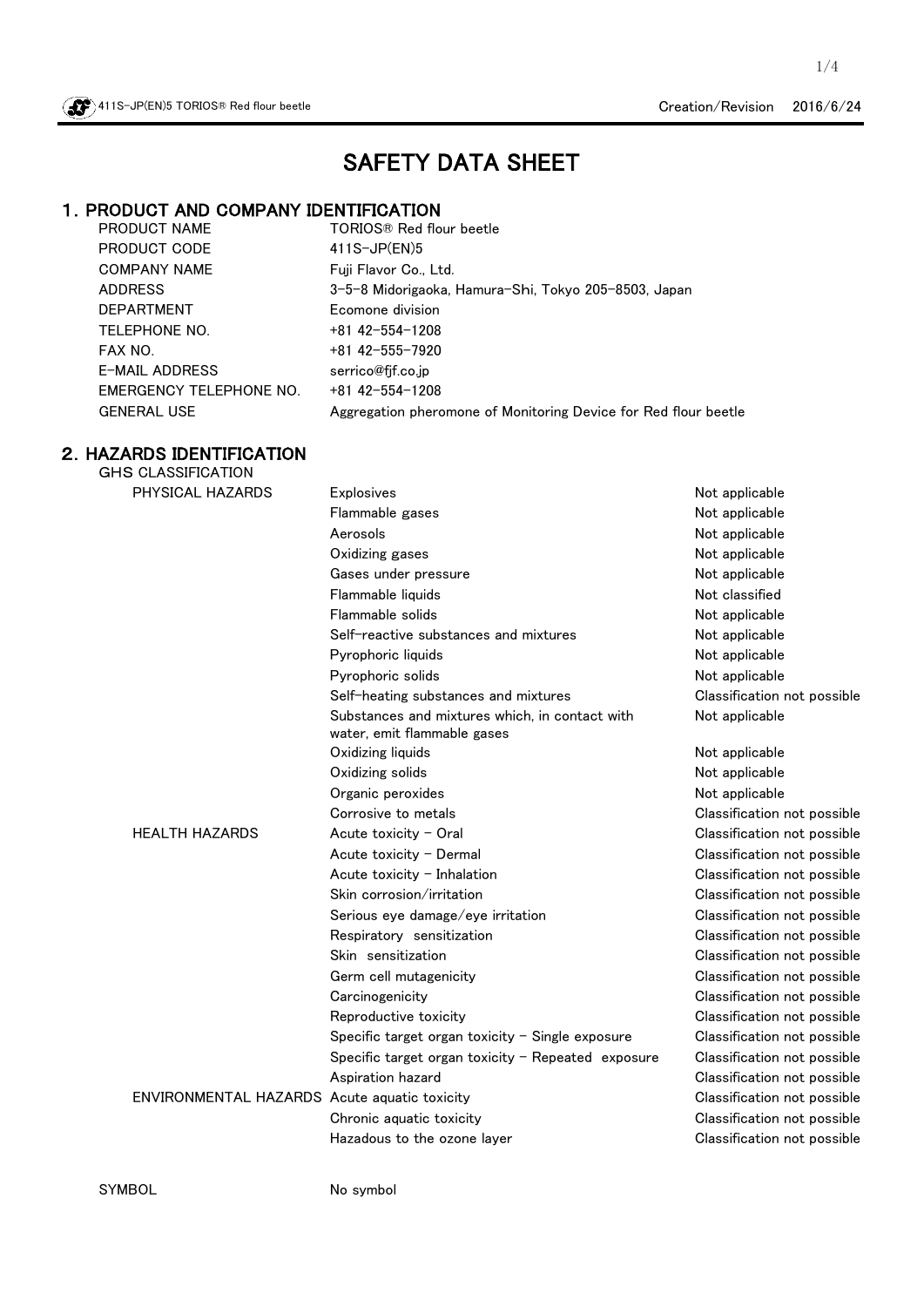

2/4

SIGNAL WORD None None None PRECAUTIONARY STATEMENTS HAZARD STATEMENTS

# 3.COMPOSITION/INFORMATION ON INGREDIENTS

| 3. COMPOSITION/INFORMATION ON INGREDIENTS<br>SUBSTANCE/MIXTURE                       | Substance                                                                                                                                   |
|--------------------------------------------------------------------------------------|---------------------------------------------------------------------------------------------------------------------------------------------|
| <b>CHEMICAL NAME</b>                                                                 | $(4R)$ -4,8-dimethyldecanal                                                                                                                 |
| <b>ANOTHER NAME</b>                                                                  |                                                                                                                                             |
| <b>CHEMICAL FORMULA</b>                                                              | C12H24O                                                                                                                                     |
| CAS NO.                                                                              | 632340-07-9                                                                                                                                 |
| REFERENCE NUMBER IN                                                                  | $2 - 494$                                                                                                                                   |
| <b>GAZETTED LIST IN JAPAN</b>                                                        |                                                                                                                                             |
| 4. FIRST-AID MEASURES                                                                |                                                                                                                                             |
| <b>INHALATION</b>                                                                    | Remove victim to fresh air and keep at rest in a position comfortable for breathing.                                                        |
|                                                                                      | Call a POISON CENTER or doctor/physician if you feel unwell.                                                                                |
| <b>SKIN</b>                                                                          | Wash with plenty of soap and water.                                                                                                         |
|                                                                                      | If skin irritation or rash occurs: Get medical advice/attention.                                                                            |
| <b>EYE</b>                                                                           | After washing at least 15 minutes with clean water, immediately consult an ophtamologist.                                                   |
|                                                                                      | Remove contact lenses, if present and easy to do. Continue rinsing.                                                                         |
| <b>INGESTION</b>                                                                     | Rinse mouth immediately with plenty of clean water. Do not induce vomiting.                                                                 |
|                                                                                      | Get immediate medical advice/attention.                                                                                                     |
| 5. FIRE-FIGHTING MEASURES                                                            |                                                                                                                                             |
| <b>EXTINGUSHING MEDIA</b>                                                            | Carbon dioxide, powder, alcohol-resistant foam, dry sand, water spray, etc.                                                                 |
| EXTINGUSHING MEDIA SHOULD<br><b>NOT BE USED</b>                                      | High power water jet                                                                                                                        |
| <b>SPECIFIC HAZARDS</b>                                                              | It will be generate a harmful gas (carbon monoxide) by combution.                                                                           |
| SPECIFIC FIRE FIGHTING<br><b>METHOD</b>                                              | Fire fighting should be done at windward.                                                                                                   |
|                                                                                      | Discharge water from the fire fighting activity shall be managed properly, and the<br>content shall not cause bad impact to the envirnment. |
| PROTECTION FOR PERSON WHO Wear respiration protection.<br>PERFORMS THE FIRE FIGHTING |                                                                                                                                             |
| 6. ACCIDENTAL RELEASE MEASURES                                                       |                                                                                                                                             |
| PERSONAL PRECAUTIONS                                                                 | Do not get in eyes, on skin, or on clothing.                                                                                                |
|                                                                                      | Avoid breathing dust/fume/gas/mist/vapours/spray.                                                                                           |
| ENVIRONMENTAL PRECAUTIONS Avoid release to the environment.                          |                                                                                                                                             |
|                                                                                      | Direct waste liquid discharge to rivers and soil shall be ensured to not cause bad                                                          |
|                                                                                      | impact on the environment.                                                                                                                  |
|                                                                                      | Dry sand, soil, sawdust and other waste must be recovered in a container that can be seal.                                                  |
|                                                                                      | Disposal should be in accordance with the all national/local rules.                                                                         |
| 7. HANDLING AND STORAGE<br><b>HANDLING</b>                                           |                                                                                                                                             |
| <b>TECHNICAL MEASURES</b>                                                            | Do not get in eyes, on skin, or on clothing.                                                                                                |
|                                                                                      | Use in a well-ventilated area.                                                                                                              |

Wash contaminated clothing before reuse.

Wear the appropriate protective equipment.

In the event of emergency, the area where this product is being used must be installed with the equipment for eye wash and body cleaning.

Keep away from ignition sources such as heat / sparks / open flames / hot surfaces. Do not eat, drink or smoke when using this product.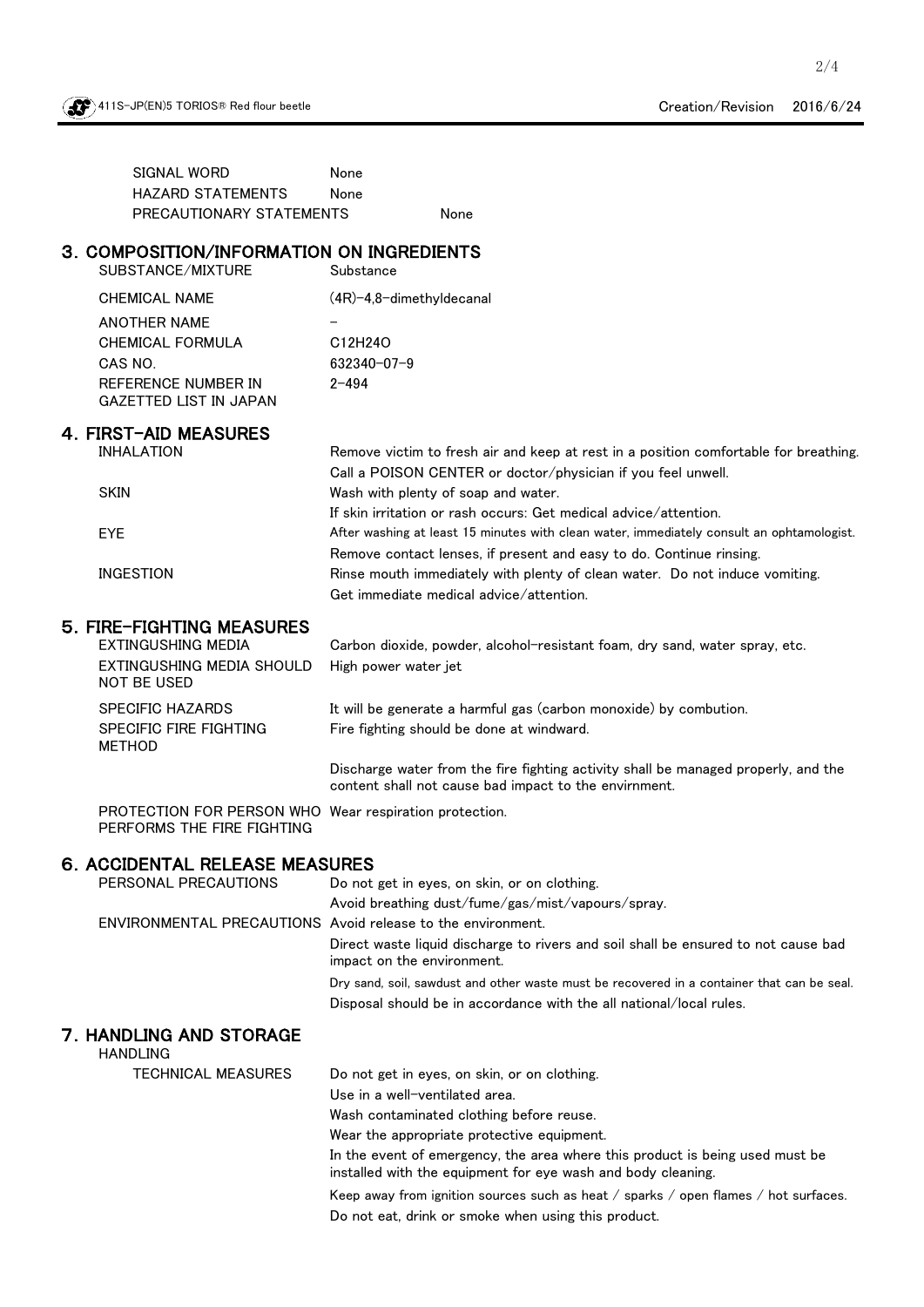Wash hands thoroughly after handling.

**STORAGE** 

APPROPRIATE CONDITION Store in a well-ventilated place. Keep container tightly closed. Keep cool.

#### 8.EXPOSURE CONTROLS/PERSONAL PROTECTION

| CONTROL CONCENTRATION                   | None                                                              |
|-----------------------------------------|-------------------------------------------------------------------|
| ALLOWED CONCENTRATION                   | None                                                              |
| <b>EQUIPMENT</b>                        | For enclosed facility, if possible use local exhaust ventilation. |
| PERSONAL PROTECTION                     |                                                                   |
| <b>RESPIRATORY</b><br><b>PROTECTION</b> | Wear mask.                                                        |
| <b>HAND PROTECTION</b>                  | Wear rubber gloves.                                               |
| EYE PROTECTION                          | Wear protective glasses.                                          |
| SKIN PROTECTION                         | Wear clothing etc. for experiments if necessary.                  |

# 9. PHYSICAL AND CHEMICAL PROPERTIES

| APPEARANCE                                   | Colourless transparent viscous liquid                                                                            |
|----------------------------------------------|------------------------------------------------------------------------------------------------------------------|
| <b>ODOUR</b>                                 | Aldehyde odour                                                                                                   |
| рH                                           | No data available                                                                                                |
| <b>MELTING POINT</b>                         | No data available                                                                                                |
| <b>BOILING POINT</b>                         | No data available                                                                                                |
| <b>FLASH POINT</b>                           | 107°C (closed cup)                                                                                               |
| <b>EVAPORATION RATE</b>                      | No data available                                                                                                |
| <b>FLAMMABILITY</b>                          | No data available                                                                                                |
| <b>VAPOUR PRESSURE</b>                       | No data available                                                                                                |
| <b>VAPOUR DENSITY</b>                        | No data available                                                                                                |
| <b>RELATIVE DENSITY</b>                      | No data available                                                                                                |
| <b>WATER SOLUDILITY</b>                      | $3.91$ mg/L                                                                                                      |
| PARTITION COEFFICIENT:n-<br>OCTANOL/WATER    | log Pow:4.8                                                                                                      |
| AUTO-IGNITION TEMPERATURE                    | No data available                                                                                                |
| DECOMPOSITION TEMPERATURE No data available  |                                                                                                                  |
| <b>VISCOSITY</b>                             | No data available                                                                                                |
| <b>10. STABILITY AND REACTIVITY</b>          |                                                                                                                  |
| <b>REACTIVITY</b>                            | Stable in normal storage and handling                                                                            |
| CHEMICAL STABILITY                           | Stable in normal storage and handling                                                                            |
| POSSIBILITY OF HAZARDOUS<br><b>REACTIONS</b> | Stable in normal storage and handling                                                                            |
| CONDITIONS TO AVOID                          | Sunlight, heat, open flames, high temperature, sparks, static of<br>sources of ignition, humidity, moisture, air |

HAZARDOUS DECOMPOSITION PRODUCTS INCOMPATIBLE MATERIALS No data available

There is a possibility that the carbon oxide occurs. electricity and other sources of ignition, humidity, moisture, air

## 11.TOXICOLOGICAL INFORMATION

No data available

### 12.ECOLOGICAL INFORMATION

| <b>ECOTOXICITY</b>                          | No data available |
|---------------------------------------------|-------------------|
| PERSISTENCE/DEGRADABILITY No data available |                   |
| BIOACCUMULATIVE POTENTIAL No data available |                   |

MOBILITY IN SOIL No data available

3/4